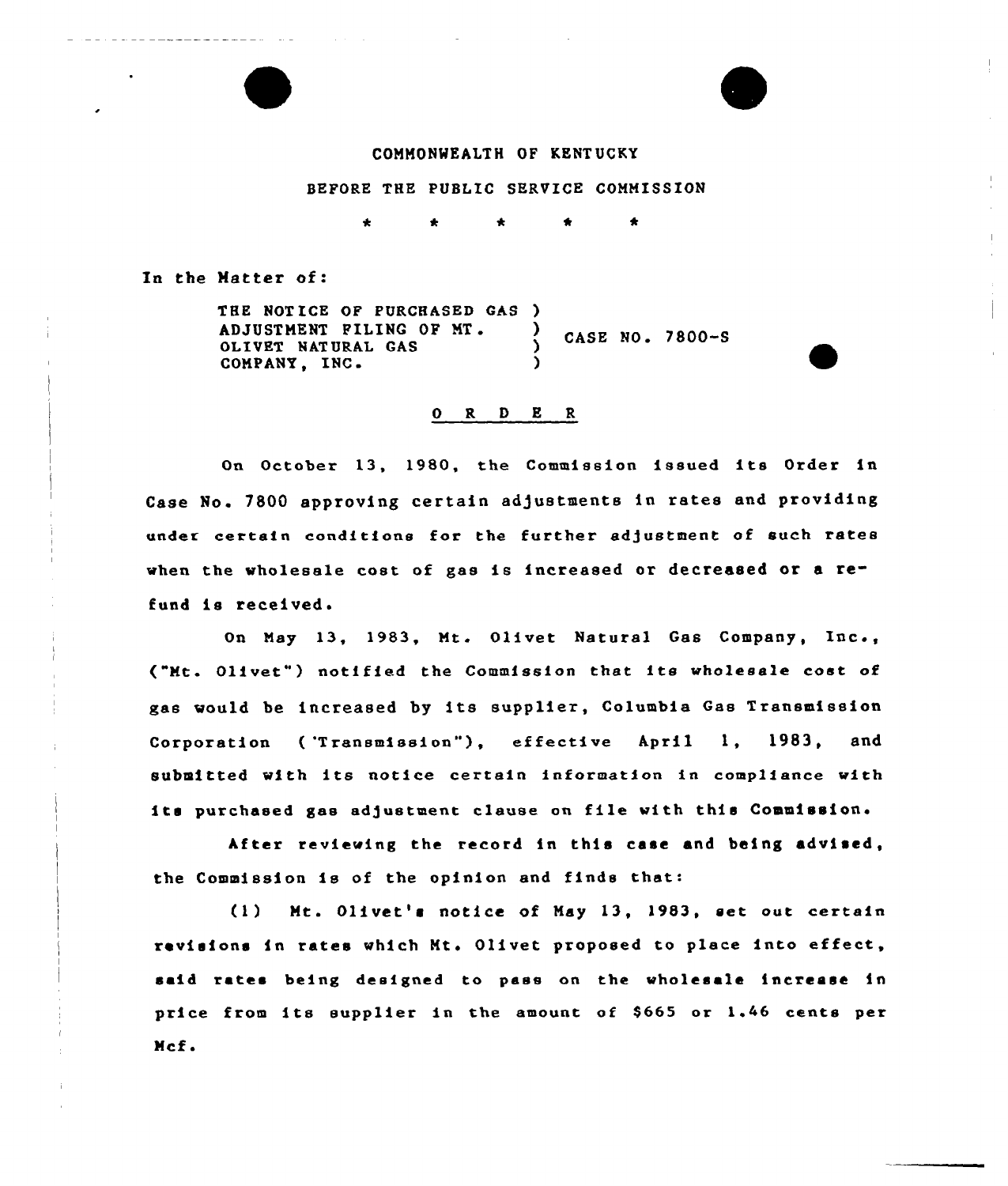(2) Transmission has filed an application for increased rates to become effective April 1, 1983, with the Federal Energy Regulatory Commission.

(3) Mt. Olivet's notice of May 13, 1983, does not provide the 20-day notice as required by statute, therefore, the proposed rates should become effective on and after June 2, 1983, subject to refund. These rates should be subject to refund because Transmission's increase is subject to refund.

(4) Mt. Olivet's adjustment in rates under the purchased gas adjustment provisions approved by the Commission in its Order in Case No. 7800 dated October 13, 1980, is fair, just and reasonable and in the public interest and should be effective with gas supplied on and after June 2, 1983, subject to refund

IT IS THEREFORE ORDERED that the rates in the Appendix to this Order be and they hereby are authorized effective with gas supplied on and after June 2, 1983, subject to refund.

IT IS FURTHER ORDERED that within 30 days of the date of this Order Mt. Olivet shall file with this Commission its revised tariffs setting out the rates authorized herein.

 $-2-$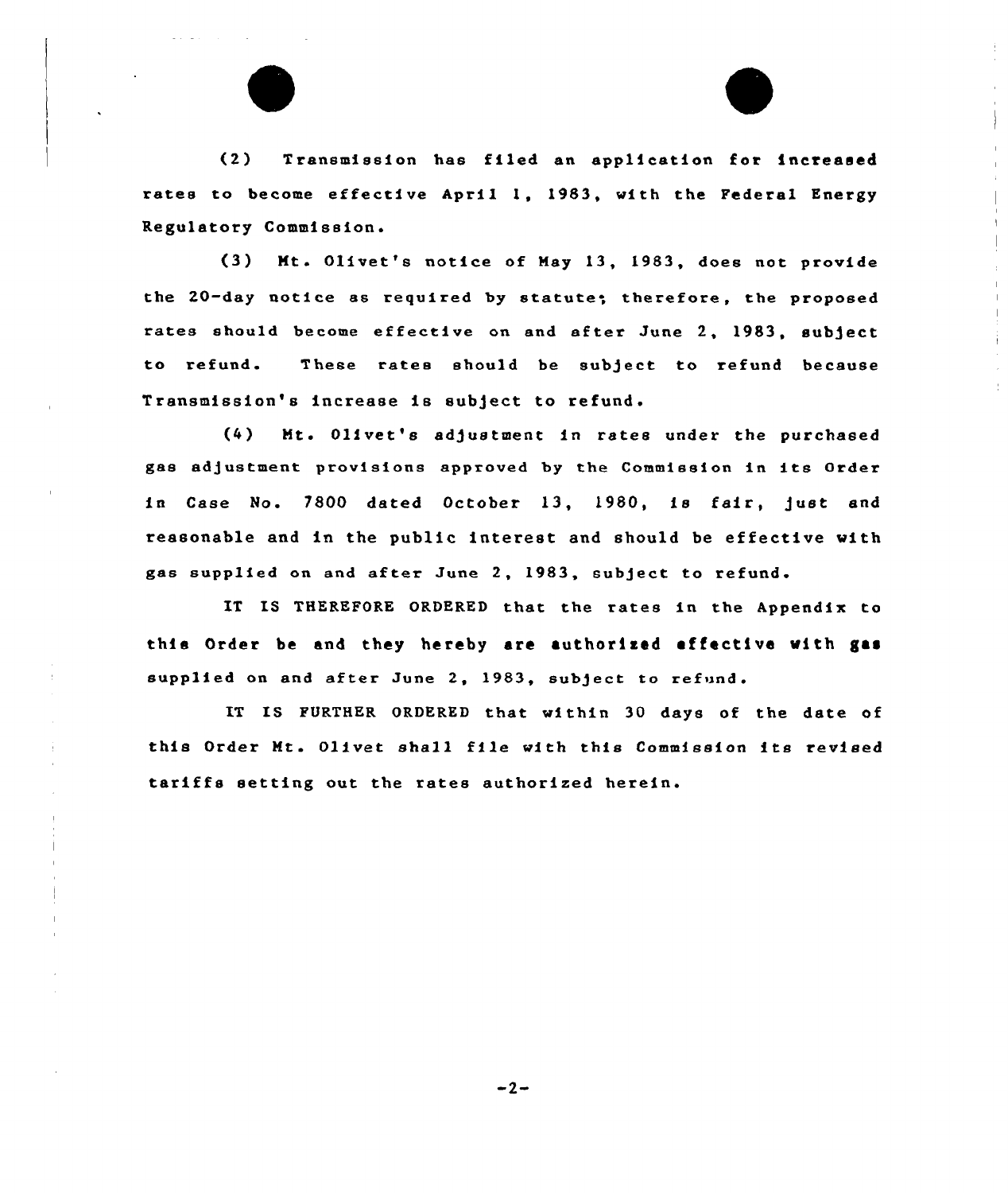

# Done at Frankfort, Kentucky, this 20th day of May, 1983.

PUdLIC SERVICE COMMISSION

 $\overline{\mathcal{U}}$ 

Katheunet

Commissions r

ATTEST:

and the company's

Secretary